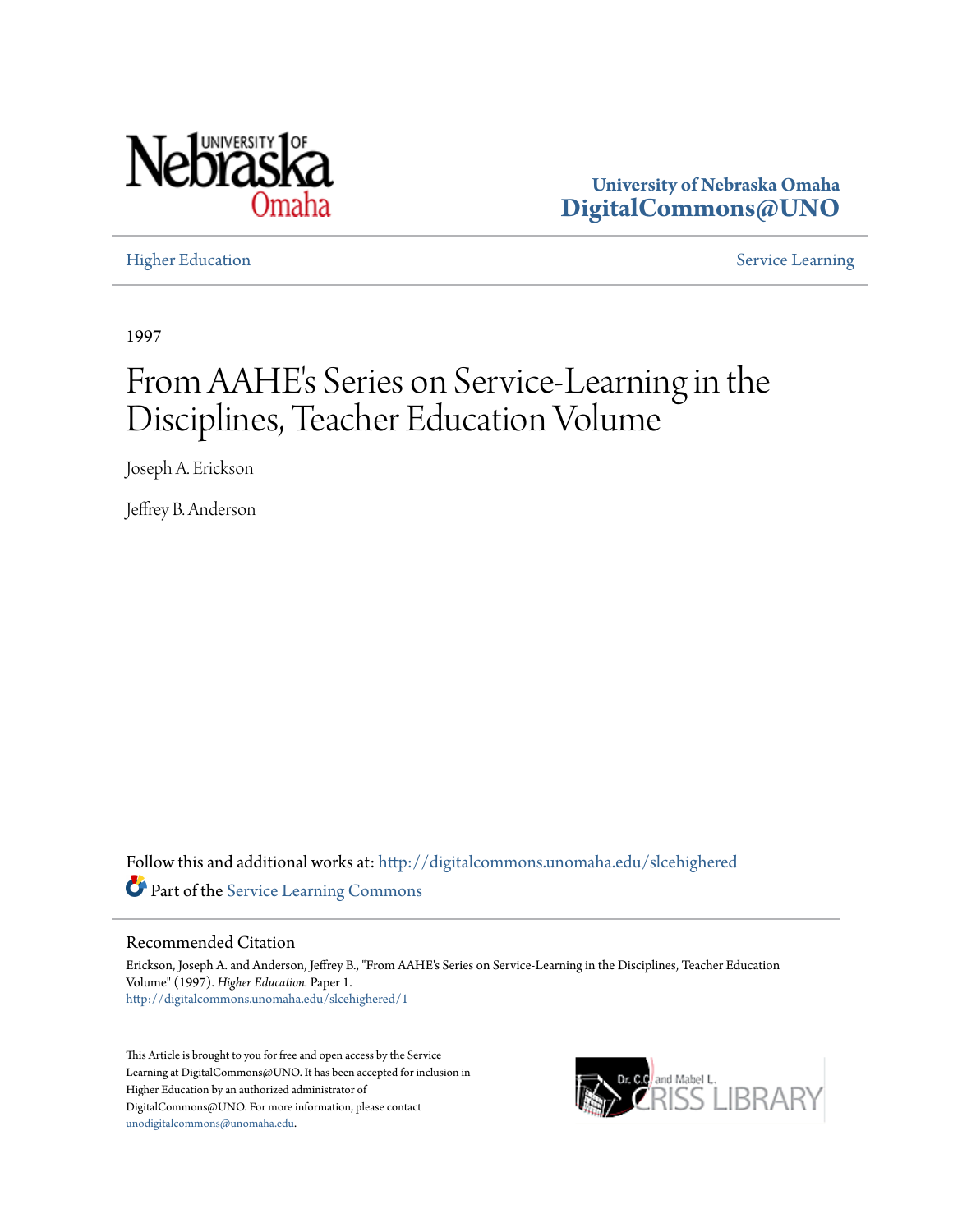

## From AAHE's Series on Service-Learning in the Disciplines, Teacher Education Volume

Introduction by Joseph A. Erickson and Jeffrey B. Anderson

Progressive teacher educators face a pair of daunting yet crucial tasks. New teachers must be prepared to function successfully in schools as they exist today and also be educated to take a leadership role in the improvement and reculturing of K-12 education to more fully meet the needs of individual students and resolve societal problems. One approach that can address both these tasks is the integration of service-learning experiences into teacher preparation programs.

#### Definition and Examples

What is service-learning? Service-learning is most often defined as a pedagogical technique for combining authentic community service with integrated academic outcomes. A growing body of research indicates that well-designed, well-managed service-learning can contribute to students' learning and growth while also helping to meet real community needs. (See "School-Based Service: A Review of Research for Teacher Educators," beginning on p. 42, for a further discussion of conceptions of service-learning and a review of research on service-learning in K-12 and teacher education.)

Examples of service-learning in K-12 schools are numerous. One case illustrates how integrated and impactful a service-learning project can become. In Minneapolis, former teacher Mary J. Syfax Noble (now a K-12 administrator, whose comments on an administrator's role in promoting service-learning begin on p. 134) developed an elaborate multilayered service-based learning unit that started with her fifth graders' visiting a local high-rise for senior citizens. The students' initial task was to meet and query the seniors regarding what (if anything) they would like from the youngsters. This initial inquiry led to the development of a formal paper-and-pencil survey that the fifth graders wrote, disseminated, collected, tabulated, and analyzed. The results of the survey indicated a wish on the part of the older people to laugh. The students set about addressing this need by writing limericks and funny stories. The students' written pieces went through several drafts until students felt prepared to deliver the results of their work to their elders. Finally, the students then engaged in limerick-reading sessions for the senior citizens. Even a casual task analysis of this project would note specific learning activities in writing, reading, decision making, mathematics, and public speaking.

Service-learning projects aimed at developing beginning or advanced teachers' competence are also numerous. At Kentucky State University in Frankfort, Kentucky, Carole A. Cobb integrates service-learning into her Introduction to Teaching course (seep. 155ff.). Students arc placed as tutors and coaches in preschool and elementary classrooms, where they examine the nature and critical issues of the teaching profession via 20-hour service placements. These placements resemble traditional clinical placements with their emphases on community involvement in schools and society and opportunities for critical retleetion and skill-building practice.

At California State University in San Marcos, Joseph F. Keating assists his San Diego-area secondary education students to critically examine important social issues through self-selected community service projects. One example (seep. 186ff.) was a Spanish language preservice teacher who chose to work with a tutoring organization developed for non-English-speaking parents at a local secondary school. The student learned that some of the grandparents of the secondary students with whom she worked actually had day-to-day responsibility for the students yet knew little English, so they could not work effectively with the school. In response to this need, the student developed a weekly seminar for these grandparents to learn basic English. Her lesson plans were broadened to include her upper-level Spanish class (whom she was student teaching) in tutoring with the grandparents. The preservice teacher provided needed community service that not only connected directly with her curriculum but also developed her leadership skills.

#### Theory and Principles of Service-Learning

The application of the specific pedagogical technique we call "service-learning" is relatively recent, but its roots are very old.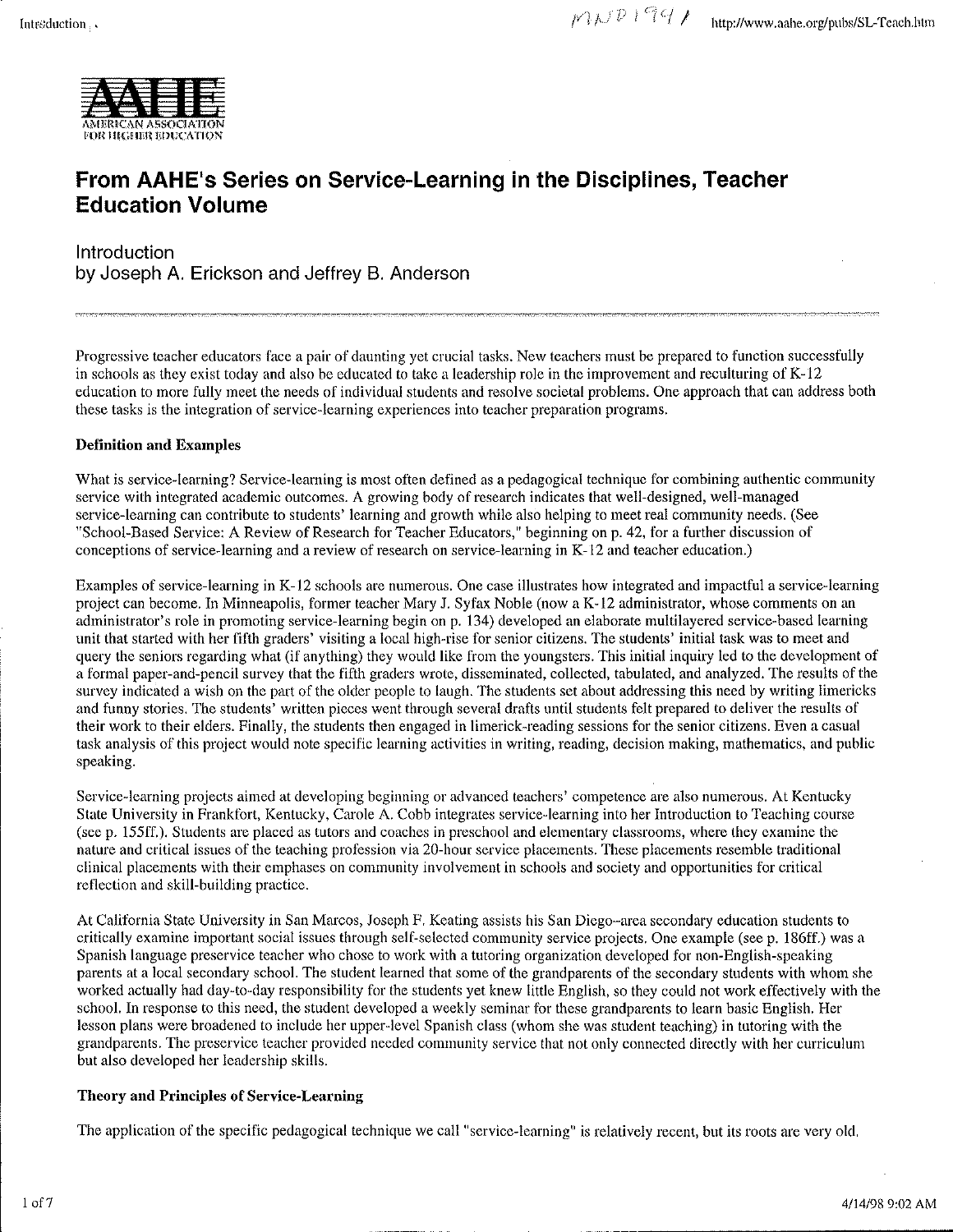Many religious and cultural traditions have attempted to impress upon their adherents a service ethic, from the common-good value of Native American cultures to the Good Samaritan story in the Christian tradition (Olszewski and Bussler 1993). Each of these traditions has held in high regard the importance of education for the common good. Field-based experience aimed at addressing the common good characterizes much of the theoretical basis of service-learning (e.g., Barber 1992; Cohen and Kinsey 1994; Giles 1988; Hutchings and Wutzdorff 1988; National Commission on Youth 1980; Newmann 1985).

The theoretical groundwork for service-learning's approach to learning has generally been provided by traditional experiential learning theory. Kurt Lewin's experiential learning cycle, as adapted and elaborated by Kolb (1984), gave the field a practical tool for analyzing the manner in which we introduce students to new ideas and the ways students integrate this new knowledge into their lives. This four-part cycle- concrete experience, reflective observation, abstract conceptualization, and active experimentation  $-$  is utilized in the field as a means to structure learning activities and to provide a structure for their assessment.

One way to classify the multiple theoretical threads of service-learning is to sort the various approaches into five camps (Anderson and Guest 1995): experiential learning (Dewey 1938; Kolb 1984), transformational or social reconstruetionist theory (Allam and Zerkin 1993; Miller 1988), multicultural education approaches (Sleeter and Grant 1987), critical reflection (Sparks-Langer et al. 1990; Sullivan 1991), and education as preparation for civic responsibility (Coleman 1974; Marlin 1976; National Committee on Secondary Education 1972). This analysis helps to identify the various competing movements that have motivated and continue to motivate the service-learning movement.

While much of the work at developing a theoretical and philosophical base for service-learning has emphasized either the common good or the role of experience on learning and cognition, few theorists have studied both. Many advocates emphasize service-learning, while others appear to accentuate service-learning (Littlefield 1996; Sigmon 1994).

A promising new attempt at simultaneously addressing both service and learning issues is found in Liu's recent discussion (1995; see also the Philosophy volume of this monograph series). In this paper, Liu structures an argument that service-learning's epistemology is distinct from and incompatible with the traditional view of learning as observed in most higher education institutions. He then builds a case for a new interactional base for learning that embeds the values of community, diversity, and engagement. By doing so, his argument takes a completely different tack that avoids the familiar service-or-learning dichotomy.

#### Connections to Other Educational Reform Movements

During the past 20 years, calls for educational reform at the K-12 and postsecondary levels have often included community service as one method for producing accelerated learning outcomes in both the cognitive and attitudinal domains (Boyer 1983, 1995; Goodlad 1984, 1990, 1994; Sizer 1992). Service-learning is philosophically in line with other educational reform initiatives, such as authentic assessment, cooperative learning, school-to-career experiences, site-based management, and teacher empowertnent. Teacher educators have connected service-learning with professional development schools, Goals 2000 projects, integrated curriculum, and constructivist teaching as well. Service-learning can be a convenient and practical vehicle for implementing many of these reforms. For example, when conducting a well-planned service-learning project, preservice teachers and K-12 students assume leadership roles through engaging in higher-order thinking, problem solving, collaborative decision making, and the application of numerous academic and career skills, all within the context of addressing authentic community needs (Wade and Anderson 1996).

Several recent reports on educational reform have also advocated for youth service initiatives, including the Carnegie Council on Adolescent Development ( 1989), Sarason (1991), and the William T. Grant Foundation ( 1991). Prominent educational organizations such as the Association for Supervision and Curriculum Development, the Council of Chief State School Officers, and the National Association of Secondary School Principals have strongly endorsed service-learning. In addition, the Corporation for National Service has provided hundreds of millions of dollars of federal funding for service-learning in K-12 and higher education programs since being established in 1993 by the Federal National and Community Service Trust Act. With the reelection of President Clinton in 1996, it is likely that this level of funding will continue through this decade. Given this ground swell of interest in service-learning, it is not surprising that all across America teacher educators are taking strides to ensure new teachers have the knowledge and experiences necessary to utilize service-learning as a teaching method with their K-12 students. Service-learning is now poised to move from the margins into the mainstream of K-12 and teacher education.

#### Purpose of the Monograph

While service-learning is compatible with other national educational reform movements, we contend it represents a powerful and unique philosophical and ethical stance regarding the role of youth and community in the learning process. This monograph is an attempt to bring together the best recent work in the field to assist teacher educators in developing successful service-learning in their programs and to promote policies and procedures that will foster successful service-learning activities at the local, state,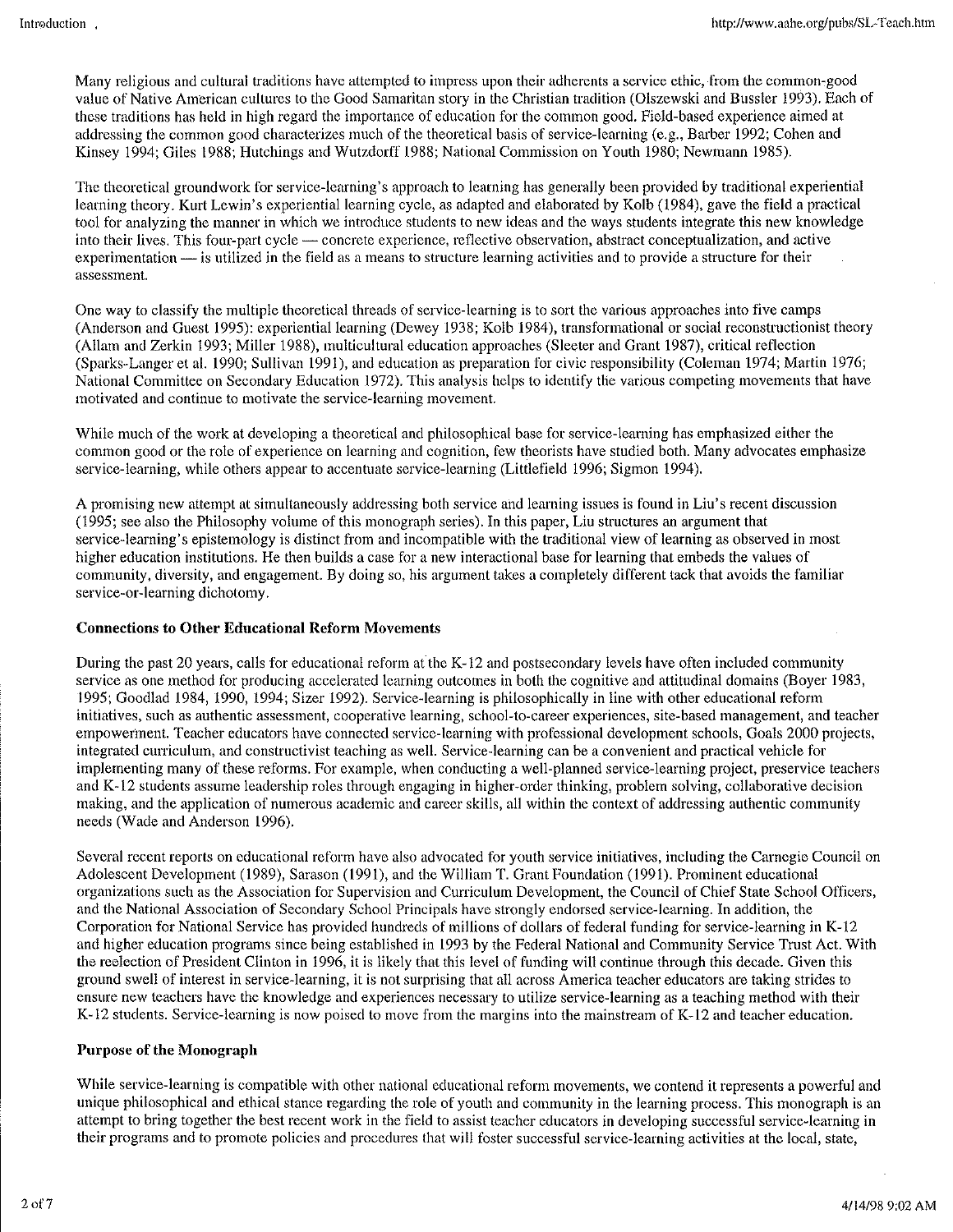and national levels.

To achieve these goals, the monograph is organized beginning with more theoretical and research-oriented essays, then progressing to discussions of some of the practical challenges involved in preparing teachers to etiectively employ service-learning. This is followed by perspectives of individuals in diverse roles in service-learning teacher education sharing their experiences. Part 3 of the monograph presents detailed descriptions of 14 models of teacher education courses and programs that integrate service-learning. The monograph concludes with an annotated bibliography of frequently cited resources and a listing of helpful organizations in service-learning.

It is our position, as editors, that this monograph could best serve teacher educators interested in service-learning by dealing directly with practical models and issues in the field, and placing these issues in a theoretical and research framework. As a result, this monograph does not include a primary focus on issues in K-12 service-learning (other than Sue Root's review of K-12 service-learning research, beginning on p. 42). Due to space limitations, several of the theoretical rationales for the use of service-learning, such as citizenship education, community cohesion, school-to-career education, character education, and moral development, have been referenced but not discussed in depth. Readers arc encouraged to examine the annotated bibliography to obtain additional resources in these areas.

#### Integrating Service~ Learning Into Teacher Education: Critical Issues

Based on our personal experiences integrating service-learning in our teacher education programs, we would like to raise several important issues and provide suggestions regarding possible solutions and improvements in the practice of service-learning in teacher preparation. While we believe it is imperative that individuals licensed to be K-12 teachers through our teacher education programs should have the competence and desire to pursue such learning activities in their classrooms, there are real deterrents. teacher educators commonly provide one or more of the following three reasons why they do not incorporate service-learning preparation into their preservice programs:

- 1. Service-learning is experiential. Teachers learn it just by doing it; therefore, explicit preparation is unnecessary.
- 2. Preparation in the use of service-learning is not productive until after teachers have resolved many of the challenges faced by novice teachers; therefore, it is not useful in preservice teacher education programs.
- 3. There is no room in our program for anything else. If we added service-learning, what would we take out?

Each of these concerns requires a thoughtful response. Regarding the first issue, our experience suggests that service-learning preparation is a necessary component of preservice programs if our goal is to have graduates who engage their students in high-quality experiences involving learning through service. Many teachers who are "self-taught" tend to engage their students in community service rather than service-learning projects. While frequently addressing real community needs, community service projects fail to capitalize on the numerous opportunities to enhance student learning that pop up frequently throughout most service experiences. These teachers may neglect to incorporate reflection activities before, during, and after students' service experiences, thereby reducing the educational value of the service. Instruction and experience in how to utilize reflection with service projects and how to tie service to the academic curriculum would strengthen the learning component of these valuable community service efforts.

In response to the second issue, service-learning can be used effectively in preservice teacher education programs. Preparation in the use of service-learning as a teaching method has resulted in many preservice teachers' employing service-learning during their student teaching experience. The academic gains and personal growth experienced by their K-12 students who participated in service-learning projects has stimulated interest in service-learning in experienced cooperating teachers and helped novice teachers begin to incorporate service-learning into their schema of what teaching, learning, and schools are all about. We have also found that approximately 25 percent of our graduates utilize authentic service-learning with their K-12 students during their first year of teaching (Anderson et al. 1996). What is needed to facilitate these teachers' use of service-learning is not the elimination of preservice preparation but rather the addition of inservice technical assistance, mentoring, funding, increased scheduling flexibility, and administrative support. In most cases, these types of support have been extremely limited or nonexistent.

There are at least two responses to the third issue, "What should we take out of our program in order to make room for service-learning?" One response is don't take anything out but rather use service-learning experiences as a method to teach current course content. For example, service-learning has been successfully used to enhance students' understanding of motivation theory, authentic assessment, the meaning of active citizenship, interdisciplinary units, and cooperative learning. It can also be effective in influencing preservice teachers' awareness of multicultural issues, individual differences, and the realities of issues of educational reform and collaboration.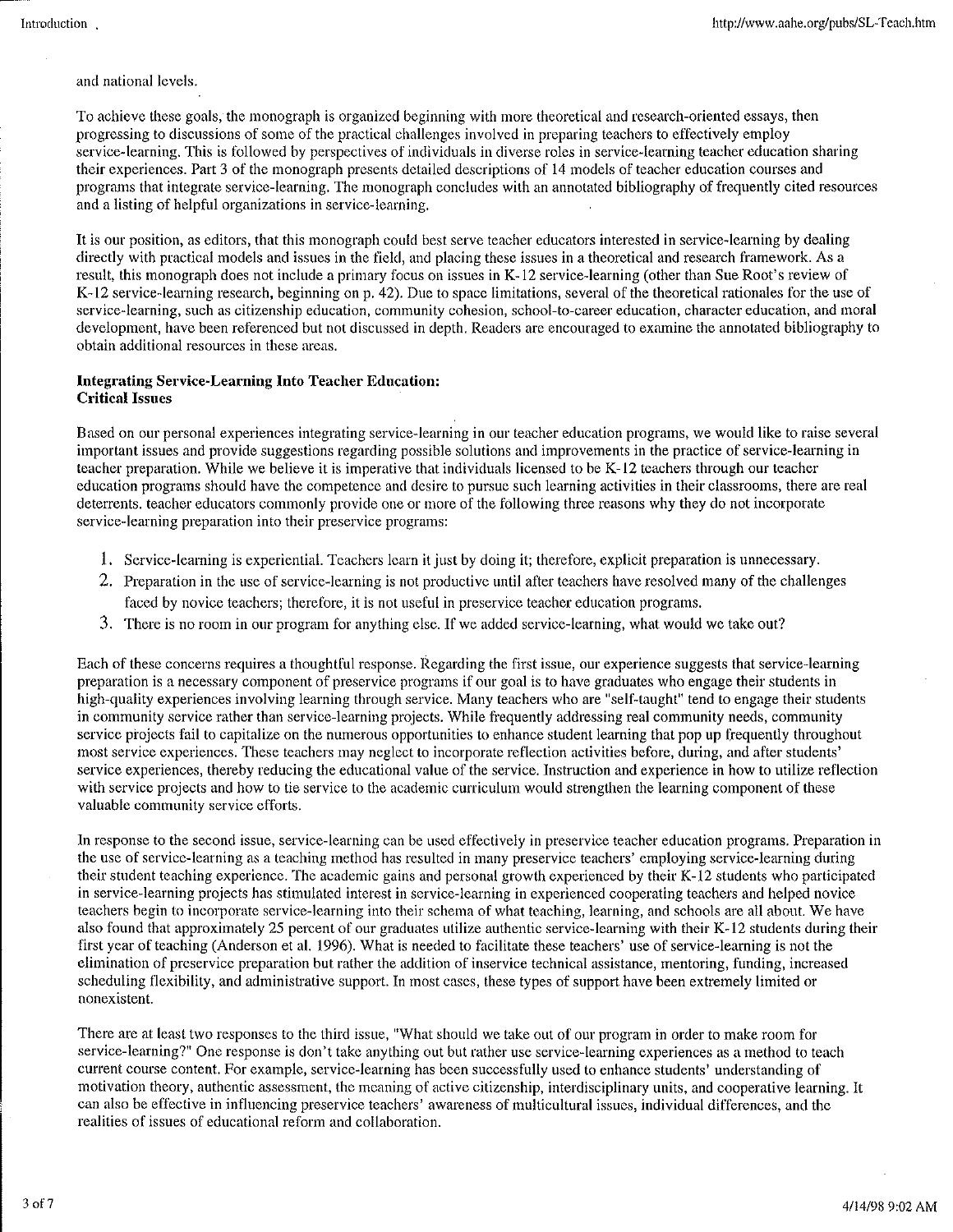The second response involves a recognition that integration of service-learning into teacher education implies work in two areas:  $(1)$  using service-learning as a pedagogical technique in the postsecondary setting, and  $(2)$  teaching licensure-seeking students how to integrate service-learning into their own repertoire of teaching techniques for usc with K-12 students. This instruction would include not only principles of effective service-learning practice (how to do it) but also background in the theoretical underpinnings and history of service in education (why we do it). For this to occur, it is likely that something would have to be removed from the existing teacher preparation curriculum. Although never easy to do, this choice is easier to make once teacher educators have experienced the powerful potential of service by themselves participating in a service-learning project.

The choice to alter the amount of instructional time on other topics is also made clearer after learning the responses of K-12 and teacher education students who have had in-depth, meaningful learning experiences through service-learning. In one case, a teacher education program chose not to eliminate but rather to reduce time spent on classroom management, motivation theory, assessment, and lesson planning in order to make time for service-learning. Ironically, each of these four areas frequently resurfaces in service-learning reflection sessions as preservice teachers address them as challenges at their service-learning sites. Direct instruction provided in these areas at this time (when students' interest has been heightened through seeing a practical use for the information) has proven to take less time and be more beneficial to students. (See "Teacher Education and Service-Learning: A Critical Perspective" on p. 113ff. for additional discussion of this issue.)

#### Suggestions for Integrating Service-Learning Into Teacher Education

We would also like to offer several suggestions to those considering the implementation of a service-learning component in their teacher education program. First, spend time with both teacher education students and K-12 teachers to develop an understanding of key principles of effective service-learning practice. In particular, focus on the distinctions among service-learning, service, internships, and field education (Furco 1996). This is an area of continuing confusion.

Traditional student teaching placements are most often not service-learning experiences. The "service" provided by teacher education students often doesn't address a real need of the K-12 teachers and students with whom they work. (If the student teachers were making significant contributions to the schools in which they arc placed, there would be a waiting list of teachers requesting our students' services. This is not the case in most teacher education programs.)

Also, student teachers usually are not given much input into determining the specifics of their placement. Effective service-learning includes providing the students involved with decision-making authority regarding the service they provide. If in some cases student teachers have input into determining where their placement will be, they frequently have less voice in deciding the curriculum they will teach and the methods used for instruction.

In addition, successful service-learning involves an emphasis on "service" — the importance of helping others and problem solving as an essential component of full citizenship. Most student teaching placements are set in a context of experiential learning but not one that highlights the creation of an ethos of service.

Second, we have found the experiential component of service-learning courses essential for preservice teachers to gain the knowledge and skills necessary to implement service-learning projects. Teacher education students retain little of what they learn from textbooks and lectures in their education courses (Kennedy 1991).

Providing preservicc teachers with the opportunity to be "service-learners" themselves can be a successful teaching method to help students in learning course content. It can also serve as an effective model of how to employ service-learning as a teaching approach. However, for teacher education students to make optimal usc of service-learning's potential, they need to have instruction and experiences involving the use of service-learning as a pedagogy to employ with their future K-12 students.

Third, seek out K-12 and community partners who receive support and technical assistance from organizations such as the Corporation for National Service or the National Youth Leadership Council. The confluence of energy and commitment to quality service-learning created when these partners work together is greater than that achieved with isolated, unsupported schools.

Fourth, integrate service-learning throughout a variety of courses in the teacher preparation program. Service-learning conducted in this fashion can result in a positive experience for preservice teachers (Wade 1995). For example, service-learning is now a part of four different courses in the Seattle University Master in Teaching program: (I) an educational psychology course, (2) the service leadership course, (3) an action research project, and (4) the student teaching experience (described on p. 22lff). (A similar sequence of integration at the undergraduate level is proposed by Olson and O'Connor in the Augsburg College model described on p. 203ff.) This helps ensure that prospective teachers receive a solid grounding in both service-learning knowledge and experience; it also allows students to experience a model of integrated service-learning rather than an "add-on."

Fifth, work to create service-learning field placements in K-12 schools that extend over a substantial period of time.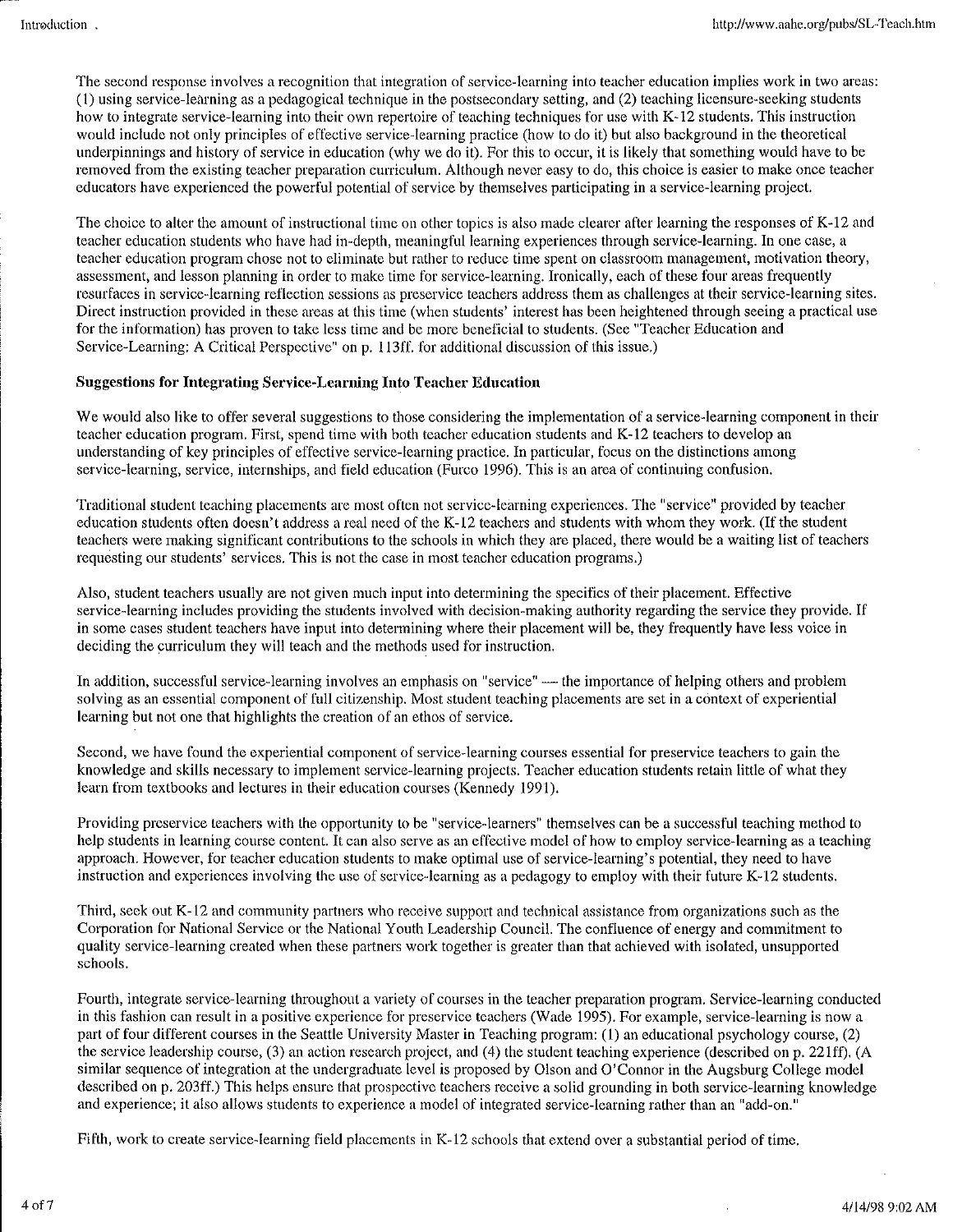High-quality service-learning projects take time to plan and carry out, and relationships among teachers, students, and community members take time to blossom. These long-term community-based relationships will also assist teacher education programs in demonstrating outreach and collaboration to accreditation bodies that demand these sorts of ongoing partnerships (e.g., the National Council for Accreditation of Teacher Education (NCA TE) or the state board of teaching).

Sixth, service-learning field placement sites do not need to be practicing ideal models of fully developed service-learning projects. In fact, most students tell us they learn more about service-learning in new service~learning projects where teachers arc still grappling with start-up issues. This may be because teachers in new projects provide students with tasks to complete that are crucial to the success of the service project. In well-established service-learning programs, students are sometimes seen as teacher aides and given more routine, less challenging tasks to perform.

Seventh, prospective teachers need to be encouraged to "start small, but jump in" with regard to beginning new service-learning projects during their student teaching or first year of employment. They sometimes are overwhelmed with the number of components that need to be integrated into a fully successful service project and the time needed to facilitate this process. As a result, they choose to do nothing at all. We explain to them that the integration into their curriculum is a developmental process and that they can begin with a small project — perhaps one that doesn't require leaving the school site — such as cross-age tutoring, a school garden, or writing letters to soldiers.

Eighth, and last, we have found it is essential to support beginning teachers in their use of service-learning. It is not enough to give them a solid base of knowledge and experience with service-learning during their preservice education. If we want them to integrate service-learning into a new, complex environment when they have just started to teach, we must provide them with resources, technical assistance, and moral support.

#### Important Areas for Further Investigation

As the use of service-learning in teacher education programs continues to grow, there is a pressing need for research on a myriad of issues in the area. What experiences do preservice and inservice teachers find most valuable in helping them employ service-learning with their students? What are their reasons for using service-learning? What are the rewards and challenges of service-learning involvement? How crucial is peer and administrative support? What are the characteristics of teachers most and least likely to engage in service-learning projects? Research is under way to answer these and other questions, but more knowledge in the field is needed urgently. We encourage all who work in the field of service-learning teacher education to benefit themselves and others by systematically examining their service-learning program features and outcomes.

There is also a need for a set of standards or principles of best practice in service-learning teacher education to help guide practitioners in designing high-quality preservice and inservice programs. With a rapidly expanding number of teacher educators in this field and many research efforts currently under way, it is our hope that the knowledge of successful practices will soon be sufficient to create such a set of guiding principles.

Although the integration of service-learning into teacher education programs takes a considerable investment of time and effort, the results we have seen in terms of benefits to the community, academic and personal gains for K-12 students, and the pedagogical growth in both preservice and experienced teachers make a commitment to service-learning very worthwhile. Working with teachers, students, and community agencies in the design and implementation of service-learning projects provides fertile ground for the seeds of commitment to service to grow. Prospective teachers can learn that, although full of challenges, service-learning can be done successfully and that they can make it a part of their approach to teaching. By helping to develop an ethos of service and caring in K-12 students and teachers, preservice teachers simultaneously gain leadership skills, enhance the academic and social education of their students, and serve as agents of educational reform — all prior to obtaining their first paid teaching position.

#### References

Allam, C., and B. Zerkin. (1993). "The Case for Integrating Service-Learning Into Teacher Preparation Programs." Generator 13(1): 11-13.

Anderson, J., and K. Guest. (1995). "Linking Campus and Community: Service Leadership in Teacher Education at Seattle University." In *Integrating Service Learning Into Teacher Education:* Why *and How?* pp. 11-30. Washington, DC: Council of Chief State School Officers.

Anderson, J., D. Hathaway, R. Dolbec, L. Scovie, D. Schaack, and H. Martin. (April 1996). "A Quantitative Study of Beginning Teachers' Use of Service-Learning." Paper presented at the National Service-Learning Conference, Detroit, MI.

Barber, B. (1992). *An Aristocracy of Everyone: The Politics of Education and the Future of America.* New York, NY: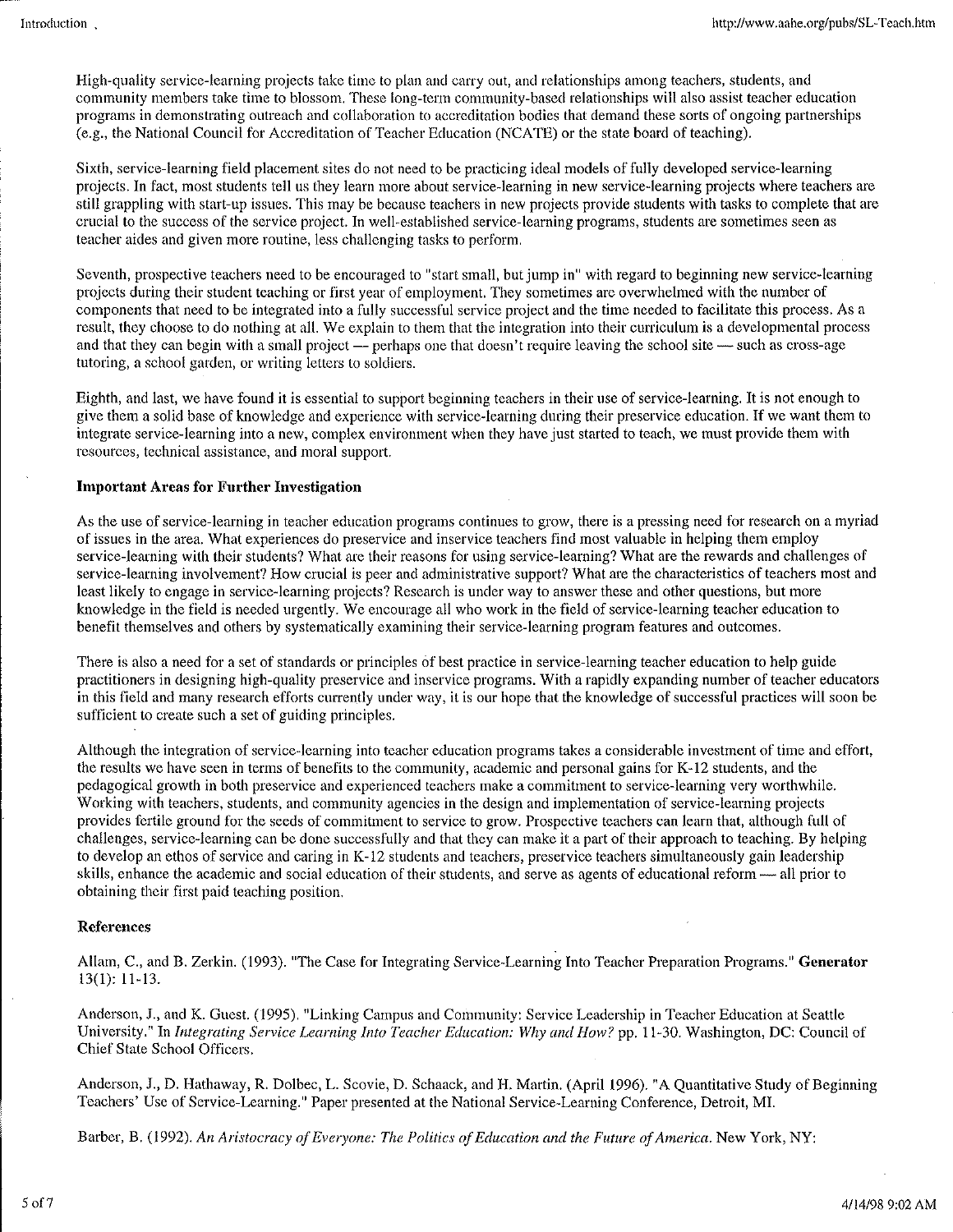**Ballantine Books.** 

Boyer, E. (1983). *High School: A Report on Secondary Education in America.* New York, NY: Harper & Row.

---. **(1995).** *The Basic School: A Community for Learning.* **Princeton, NJ: Carnegie Foundation for the Advancement of**  Teaching.

Carnegie Council on Adolescent Development. (1989). *Turning Points: Preparing American Youth for the 21st Century.*  **Washington, DC: Carnegie Corporation of New York.** 

Cohen, J., and D. Kinsey. (Winter 1994). "'Doing Good' and Scholarship: A Service-Learning Study." *Journalism Educator*  48(4):4-14.

Coleman, J. (1974). *Youth: Transition to Adulthood.* Chicago, IL: University of Chicago Press.

Dewey, J. (1938). *Experience and Education.* New York, NY: Collier Books.

Furco, A. (1996). "Service-Learning: A Balanced Approach to Experiential Education." In *Expanding Boundaries: Service and Learning,* edited by B. Taylor, pp. 2-6. Columbia, MD: Cooperative Education Association.

Giles, D.E. (1988). "Dewey's Theory of Experience: Implications for Service-Learning." *Experiential Education* 13(5):3-10.

Goodlad, J. (1984). A Place Called School: Prospects for the Future. New York, NY: McGraw-Hill.

---. **(1990).** *Teachers for Our Nation's Schools.* **San Francisco, CA: Jossey-Bass.** 

---. (1994). *Educational Renewal: Better Teachers, Better Schools.* San Francisco, CA: Jossey-Bass.

Hutchings, P., and A. Wutzdorff, eds. (1988). *Knowing and Doing: Learning Through Experience*. San Francisco, CA: Jossey-Bass.

Kennedy, M. (1991). "Some Surprising Findings on How Teachers Learn to Teach." *Educational Leadership* 94(3): 14-17.

Kolb, D. (1984). *Experiential Learning: Experience as the Source of Learning and Development.* Englewood Cliffs, NJ: Prentice-Hall.

Littlefield, V. (1996). *Community Service Learning at Augsburg College: A Handbook for Instructors.* Version 2.0. Minneapolis, MN: Augsburg College. [Available from the Augsburg College Center for Faculty Development, C.B. #97, 2211 Riverside Avenue, Minneapolis, MN 55454, ph 612/330-1229, littlefi@augsburg.edu.]

Liu, G. (Falll995). "Knowledge, Foundations, and Discourse: Philosophical Support for Service-Learning." *Michigan Journal of Community Service Learning* 2:5-18.

Martin, J. (1976). *The Education of Adolescents*. Washington, DC: National Panel on High School and Adolescent Education.

Miller, K. (1988). *The Holistic Curriculum.* Toronto, ON: Ontario Institute for Studies in Education.

National Commission on Youth. ( 1980). *The Transition of Youth to Adulthood: A Bridge Too Far.* Boulder, CO: Westview.

National Committee on Secondary Education. (1972). *American Youth in the Mid-Seventies*. Reston, VA: National Committee of Secondary School Principals.

Newmann, F. (1985). *Higher Education and the American Resurgence.* Princeton, NJ: Carnegie Foundation for the **Advancement of Teaching.** 

Olszewski, W., and D. Bussler. (1993). *Learning to Serve- Serving to Learn.* Washington, DC: ERIC Documents.

Sarason, S.B. (1991). *The Predictable Failure of Educational Reform.* San Francisco, CA: Jossey-Bass.

Sigmon, R. (1994). *Linking Service With Learning*. Washington, DC: Council of Independent Colleges.